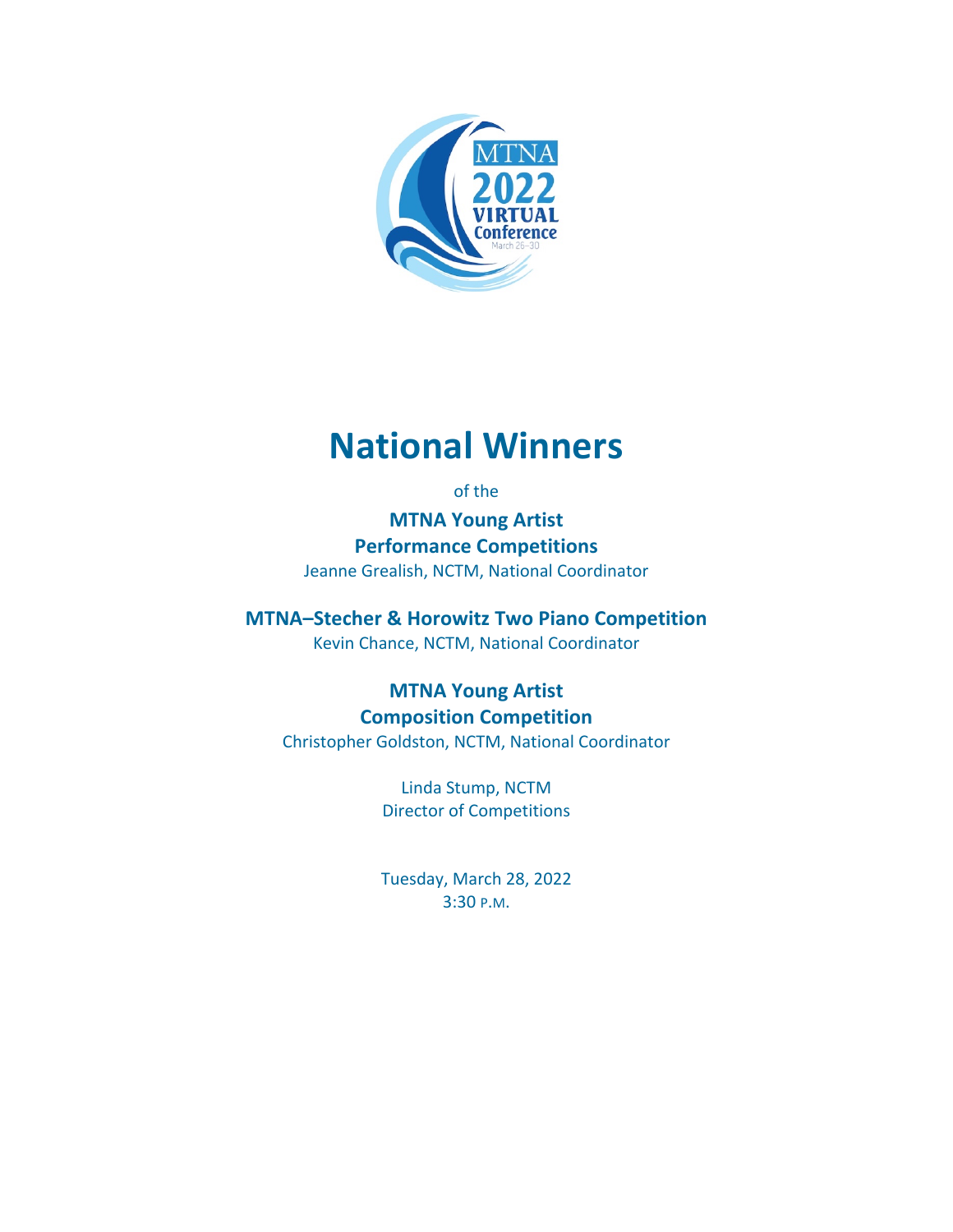### **MTNA Young Artist Composition Competition**

**Igor Lipinski, piano**

South Central Division, Oklahoma Marvin Lamb, teacher Award sponsored by the MTNA FOUNDATION FUND

### **MTNA–Stecher And Horowitz Two Piano Competition**

Suite No.1 in G Minor, Op.5 Sergei Rachmaninoff

I. Barcarolle

Yanqi Wang and Qi Su Ning Lu and Jie Lu, teachers Award sponsored by Melvin Stecher and Norman Horowitz

### **MTNA Young Artist Performance Competitions**

Concerto Rondo, Op. 44 Jefgeni Merten

**Grace O'Connell, trumpet**

Richard Blumenthal, piano Michael Arndt, teacher Southern Division, Tennessee Award sponsored by the MTNA FOUNDATION FUND

The Red Violin Caprices **The Red Violin Caprices** John Corigliano

**Hayoung Choi**, **violin**

Amy Schwartz Moretti, teacher Southern Division, Georgia Award sponsored by the MTNA FOUNDATION FUND

II. Presto

Sonata, Op. 23 Lowell Liebermann

# **Arin Sarkissian, flute**

Kyung-A Yoo, piano James Walker, teacher Southwest Division, California Award sponsored by the MTNA FOUNDATION FUND

Skyrunning **Parker Fritz**